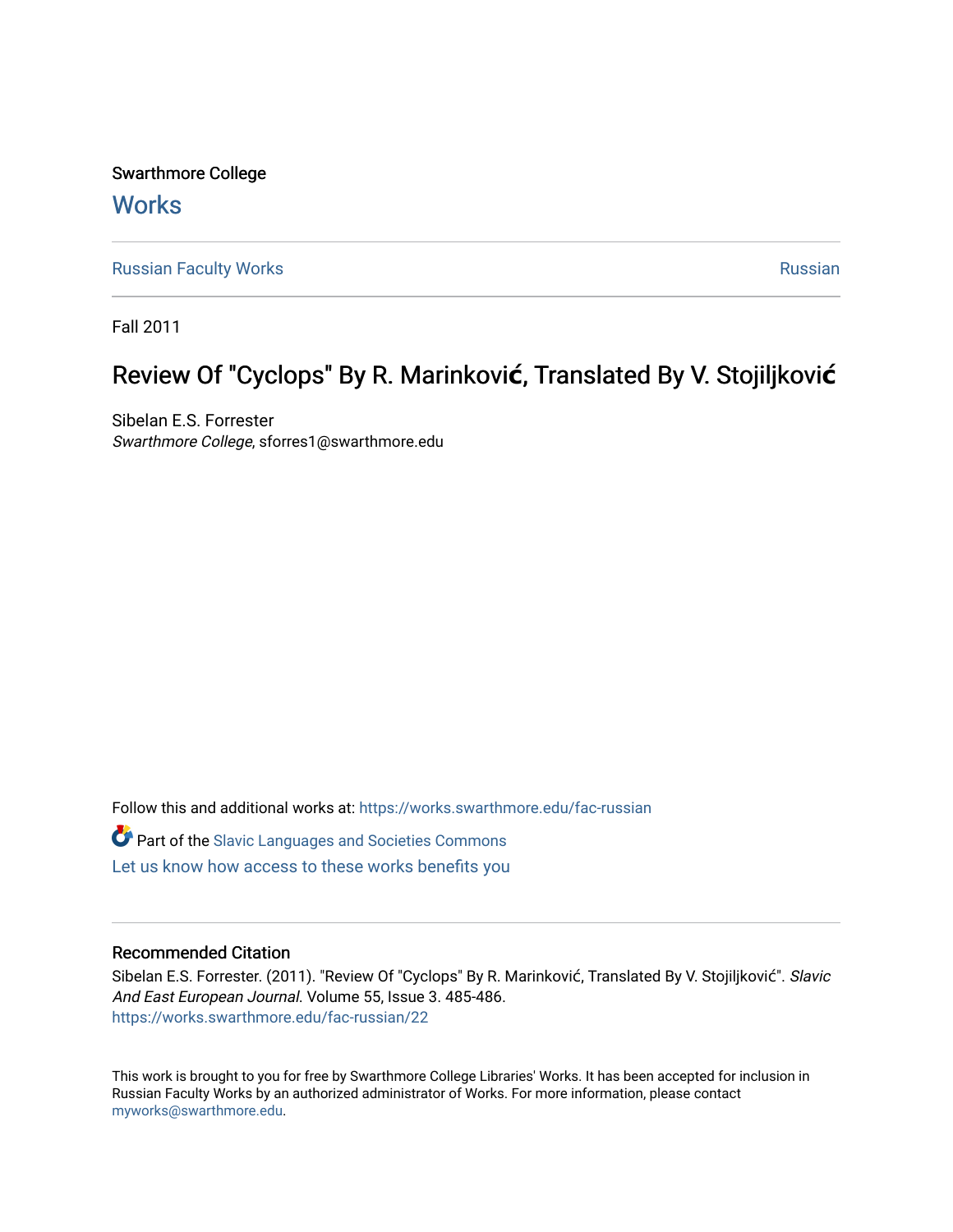## American Association of Teachers of Slavic and East European Languages

Review Author(s): Sibelan Forrester Review by: Sibelan Forrester Source: The Slavic and East European Journal, Vol. 55, No. 3 (FALL 2011), pp. 485-486 Published by: American Association of Teachers of Slavic and East European Languages Stable URL: http://www.jstor.org/stable/23349232 Accessed: 06-04-2016 19:24 UTC

Your use of the JSTOR archive indicates your acceptance of the Terms & Conditions of Use, available at http://about.jstor.org/terms

JSTOR is a not-for-profit service that helps scholars, researchers, and students discover, use, and build upon a wide range of content in a trusted digital archive. We use information technology and tools to increase productivity and facilitate new forms of scholarship. For more information about JSTOR, please contact support@jstor.org.



American Association of Teachers of Slavic and East European Languages is collaborating with JSTOR to digitize, preserve and extend access to The Slavic and East European Tournal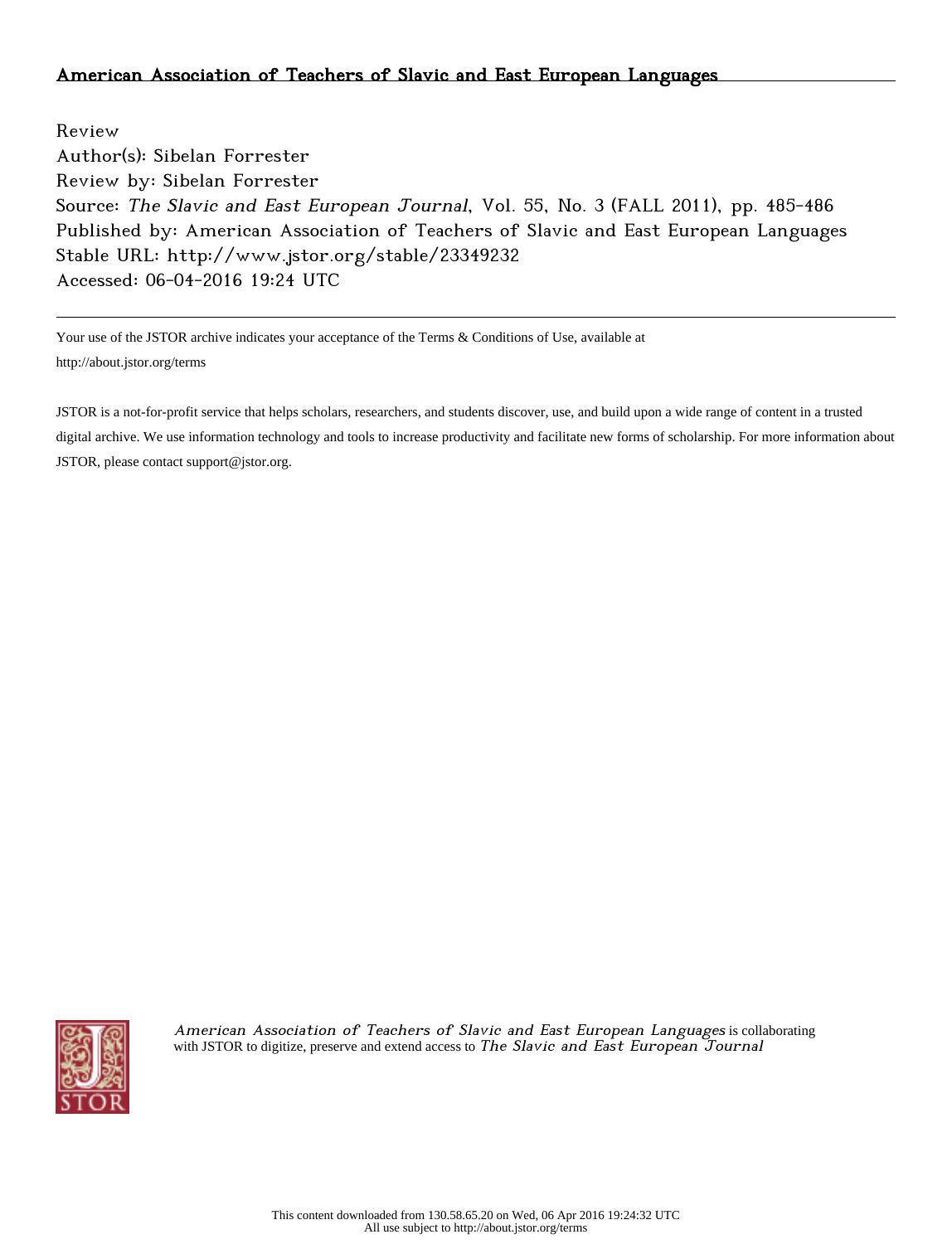phrases. The Zapolje doctor warns Kačur against "flip-flopping," another contemporary deems Kacur a "geek," and Cox has him using the term "goof-ball" in a conversation with his wife. Similarly, to imagine a nineteenth-century Slovene intellectual telling a friend "it is what it is" strains credulity. On the other hand, this is often the most difficult question for a translator: how should a nineteenth-century Slovene, or Russian, or Pole address twenty-first-century readers, so as to keep them engaged and determined to read on? In the main, Cox has arrived at a work able compromise overall.

*Martin Kačur* is a great achievement, a gift to culturally say v, but linguistically challenged speakers of English. It has given voice to a multi-faceted Slovene writer in a world in which he was heretofore unknown. One hopes that Cox and other gifted historians and linguists will pro duce many more translations from Cankar and other talented East European writers in the com ing years.

Brigit Farley, Washington State University— Tri-cities

Ranko Marinković. Cyclops. Trans. Vlada Stojiljković. Ed. Ellen Elias-Bursać. A Margellos World Republic of Letters book. New Haven, CT: Yale UP, 2010.  $xi + 553$  pp. \$35.00 (cloth; e-book).

 This is the first translation of Ranko Marinkovic's Modernist novel Kiklop [1965] into English, but it is worth the long wait. The volume emerges from the happy confluence of a new series of translations of international literature, a richly creative rendition into English by Vlada Sto jiljkovic, and careful editorial intervention by Ellen Elias-Bursac. Marinkovic (1913-2001) was well known as a poet and dramatic author; Cyclops was his masterpiece, a largely autobiograph ical treatment of the eve of World War If, as the war raging in other parts of Europe moved in exorably closer to royal Yugoslavia.

 The novel's plot is filtered through and largely motivated by the consciousness of its protag onist, Melkior Tresic, a theater critic and intellectual born in Dalmatia but now living in Zagreb. Melkior is a Rodion Raskolnikov without the murder plot, half Leopold Bloom and half Under ground Man, a flaneur who carries on mental conversations with authors he has read, constantly buttonholed and mortified by loquacious friends and strangers, preoccupied with art and sex. Melkior starves himself in hopes of evading the draft and dreads his army summons, which does not arrive until page 335. This novel's length puts it in Russian company, and it frequently refers to Dostoevsky as well as Gogol and Tolstoy, plus other world authors from Cervantes and Shakespeare through Dickens into the novel's present: Melkior's brief experience of army ser vice evokes Krleza, Hasek, and Heller. His thoughts are a tissue of literary allusions, and for eign words (Arabic, English, French, German, Latin, etc.) are sprinkled throughout the text. Melkior undergoes periods of very persuasively described madness (a camouflage of pretense, or a genuine psychological disintegration?), while other characters attempt to brainwash or ma nipulate him for their own mysterious purposes. The city of Zagreb, with its monuments, adver tisements and popular culture, surfaces regularly from Melkior's imagination to set the scene.

 Translating Marinkovic's richly ornamental, stylistically inventive text demands great lin guistic virtuosity, and Stojiljkovic rises to the task. (Translator of numerous important works from English into Serbian, he died in 2002, one year after Marinkovic.) The translation comes strikingly close to the original text's brilliance and verbal density. In some passages the trans lator could not convey the richness of the original, for example in this evocation of the city tram's sounds: "Vozi, vozi... jedan tram, jedam vaj, tram-tram... vaj-vaj tram-vaj, na krovu mu lira svira vaj, a točkovi udaraju tram-tram," with its dense onomatopoeia and the internal rhyme "lira svira," is rendered in a more pedestrian way as "Rolling on, rolling on... one tram,